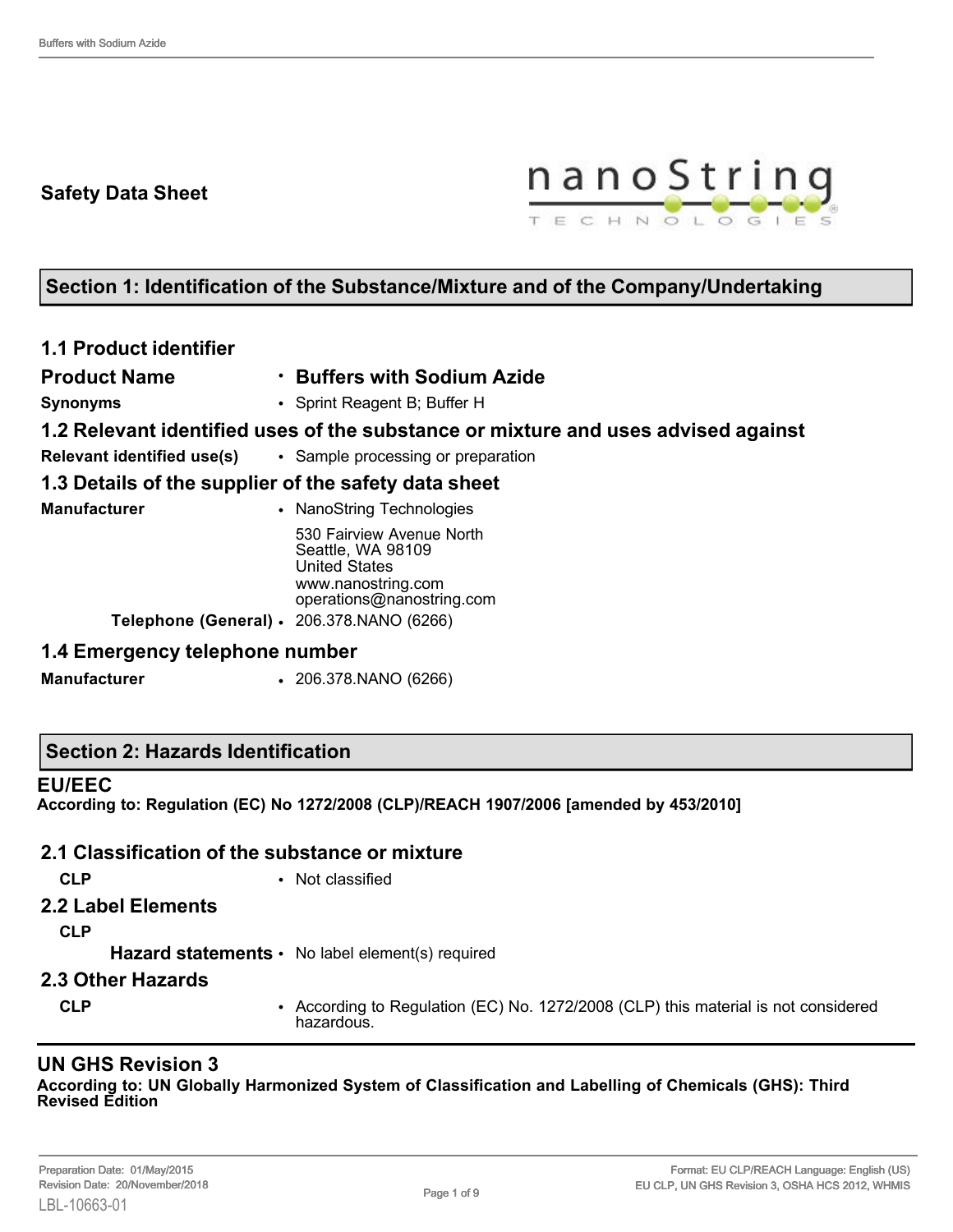| 2.1 Classification of the substance or mixture                       |                                                                                                                                 |
|----------------------------------------------------------------------|---------------------------------------------------------------------------------------------------------------------------------|
| <b>UN GHS</b>                                                        | • Not classified                                                                                                                |
| 2.2 Label elements                                                   |                                                                                                                                 |
| <b>UN GHS</b>                                                        |                                                                                                                                 |
|                                                                      | Hazard statements · No label element(s) required                                                                                |
| <b>Precautionary statements</b>                                      |                                                                                                                                 |
| 2.3 Other hazards                                                    |                                                                                                                                 |
| <b>UN GHS</b>                                                        | • According to the Globally Harmonized System for Classification and Labeling (GHS)<br>this product is not considered hazardous |
| <b>United States (US)</b><br>According to: OSHA 29 CFR 1910.1200 HCS |                                                                                                                                 |
| 2.1 Classification of the substance or mixture                       |                                                                                                                                 |
| <b>OSHA HCS 2012</b>                                                 | • Not classified                                                                                                                |
| 2.2 Label elements                                                   |                                                                                                                                 |
| <b>OSHA HCS 2012</b>                                                 |                                                                                                                                 |
|                                                                      | Hazard statements · No label element(s) required                                                                                |
| 2.3 Other hazards                                                    |                                                                                                                                 |
| OSHA HCS 2012                                                        | • This product is not considered hazardous under the U.S. OSHA 29 CFR 1910.1200<br>Hazard Communication Standard.               |
| Canada<br><b>According to: WHMIS</b>                                 |                                                                                                                                 |
| 2.1 Classification of the substance or mixture                       |                                                                                                                                 |
| <b>WHMIS</b>                                                         | • Not classified                                                                                                                |
| 2.2 Label elements                                                   |                                                                                                                                 |
| <b>WHMIS</b>                                                         | • No label element(s) required.                                                                                                 |

**2.3 Other hazards WHMIS** • In Canada, the product mentioned above is not considered hazardous under the Workplace Hazardous Materials Information System (WHMIS).

# **Section 3 - Composition/Information on Ingredients**

## **3.1 Substances**

• Material does not meet the criteria of a substance.

## **3.2 Mixtures**

| <b>Composition</b>             |                     |   |                                    |                                                                      |                  |
|--------------------------------|---------------------|---|------------------------------------|----------------------------------------------------------------------|------------------|
| <b>Chemical</b><br><b>Name</b> | <u>Ildentifiers</u> | % | LD50/LC50                          | <b>Classifications According to</b><br><b>I</b> Regulation/Directive | <b>IComments</b> |
|                                | CAS:26628-22-8      |   | Ingestion/Oral-Rat $LD50 \cdot 27$ |                                                                      |                  |

Preparation Date: 01/May/2015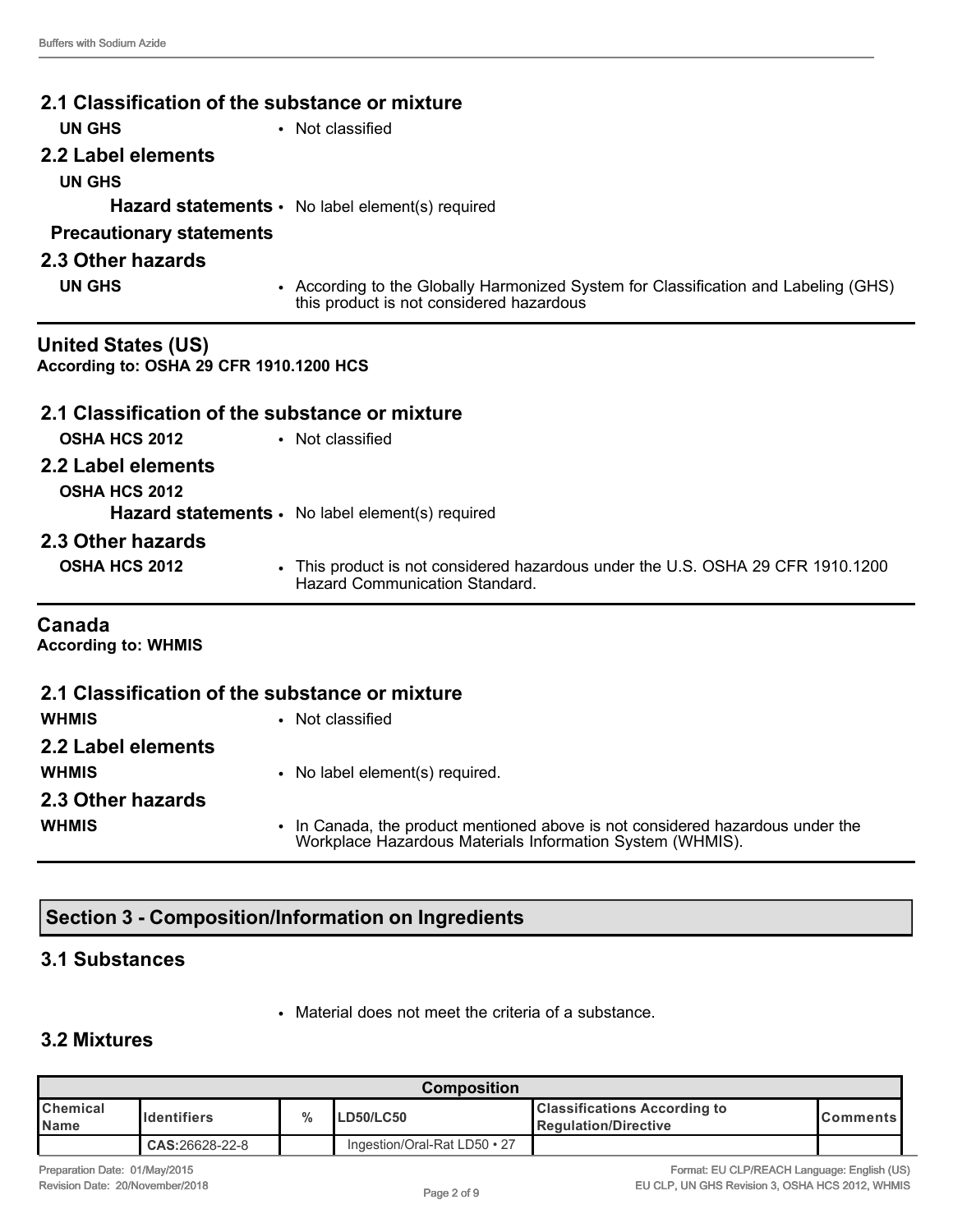| Sodium<br>azide | EC Number:247-<br>852-1<br>EU Index:011-004-<br>$00 - 7$ | $0.1\%$ | mg/kg<br>Inhalation-Rat LC50 • 37<br>ma/m <sup>3</sup><br>Skin-Rabbit LD50 • 20 mg/kg | EU CLP: Community workplace exposure<br>limit<br><b>OSHA HCS 2012: Exposure limits</b> | <b>NDA</b> |
|-----------------|----------------------------------------------------------|---------|---------------------------------------------------------------------------------------|----------------------------------------------------------------------------------------|------------|
|-----------------|----------------------------------------------------------|---------|---------------------------------------------------------------------------------------|----------------------------------------------------------------------------------------|------------|

## **Section 4 - First Aid Measures**

#### **4.1 Description of first aid measures**

| <b>Inhalation</b>         | • Move victim to fresh air. Administer oxygen if breathing is difficult. Give artificial<br>respiration if victim is not breathing.          |
|---------------------------|----------------------------------------------------------------------------------------------------------------------------------------------|
| <b>Skin</b>               | • In case of contact with substance, immediately flush skin with running water for at<br>least 20 minutes.                                   |
| <b>Eye</b>                | • In case of contact with substance, immediately flush eyes with running water for at<br>least 20 minutes.                                   |
| Ingestion                 | • If swallowed, rinse mouth with water (only if the person is conscious) If large quantities<br>are swallowed, call a physician immediately. |
|                           | 4.2 Most important symptoms and effects, both acute and delayed                                                                              |
|                           | • Refer to Section 11 - Toxicological Information.                                                                                           |
|                           | 4.3 Indication of any immediate medical attention and special treatment needed                                                               |
| <b>Notes to Physician</b> | • All treatments should be based on observed signs and symptoms of distress in the                                                           |

| <b>Notes to Physician</b> | All treatments should be based on observed signs and symptoms of distress in the         |  |
|---------------------------|------------------------------------------------------------------------------------------|--|
|                           | patient. Consideration should be given to the possibility that overexposure to materials |  |
|                           | other than this product may have occurred.                                               |  |

## **5.1 Extinguishing media**

**Media**

|                          | <b>Suitable Extinguishing Media •</b> LARGE FIRE: Water spray, fog or regular foam.<br>SMALL FIRES: Dry chemical, CO2, water spray or regular foam. |
|--------------------------|-----------------------------------------------------------------------------------------------------------------------------------------------------|
| Unsuitable Extinguishing | • No data available.                                                                                                                                |

#### **5.2 Special hazards arising from the substance or mixture**

| <b>Unusual Fire and Explosion</b><br><b>Hazards</b> | • Some may burn but none ignite readily. |
|-----------------------------------------------------|------------------------------------------|
| <b>Hazardous Combustion</b><br><b>Products</b>      | • No data available.                     |

#### **5.3 Advice for firefighters**

• Move containers from fire area if you can do it without risk. Wear positive pressure self-contained breathing apparatus (SCBA). Structural firefighters' protective clothing provides limited protection in fire situations ONLY; it is not effective in spill situations where direct contact with the substance is possible. Wear chemical protective clothing that is specifically recommended by the manufacturer. It may provide little or no thermal protection.

## **Section 6 - Accidental Release Measures**

## **6.1 Personal precautions, protective equipment and emergency procedures**

| <b>Personal Precautions</b> | Ventilate enclosed areas. Do not walk through spilled material. Use appropriate<br>Personal Protective Equipment (PPE) |
|-----------------------------|------------------------------------------------------------------------------------------------------------------------|
| <b>Emergency Procedures</b> | Keep unauthorized personnel away. Stay upwind.                                                                         |
|                             |                                                                                                                        |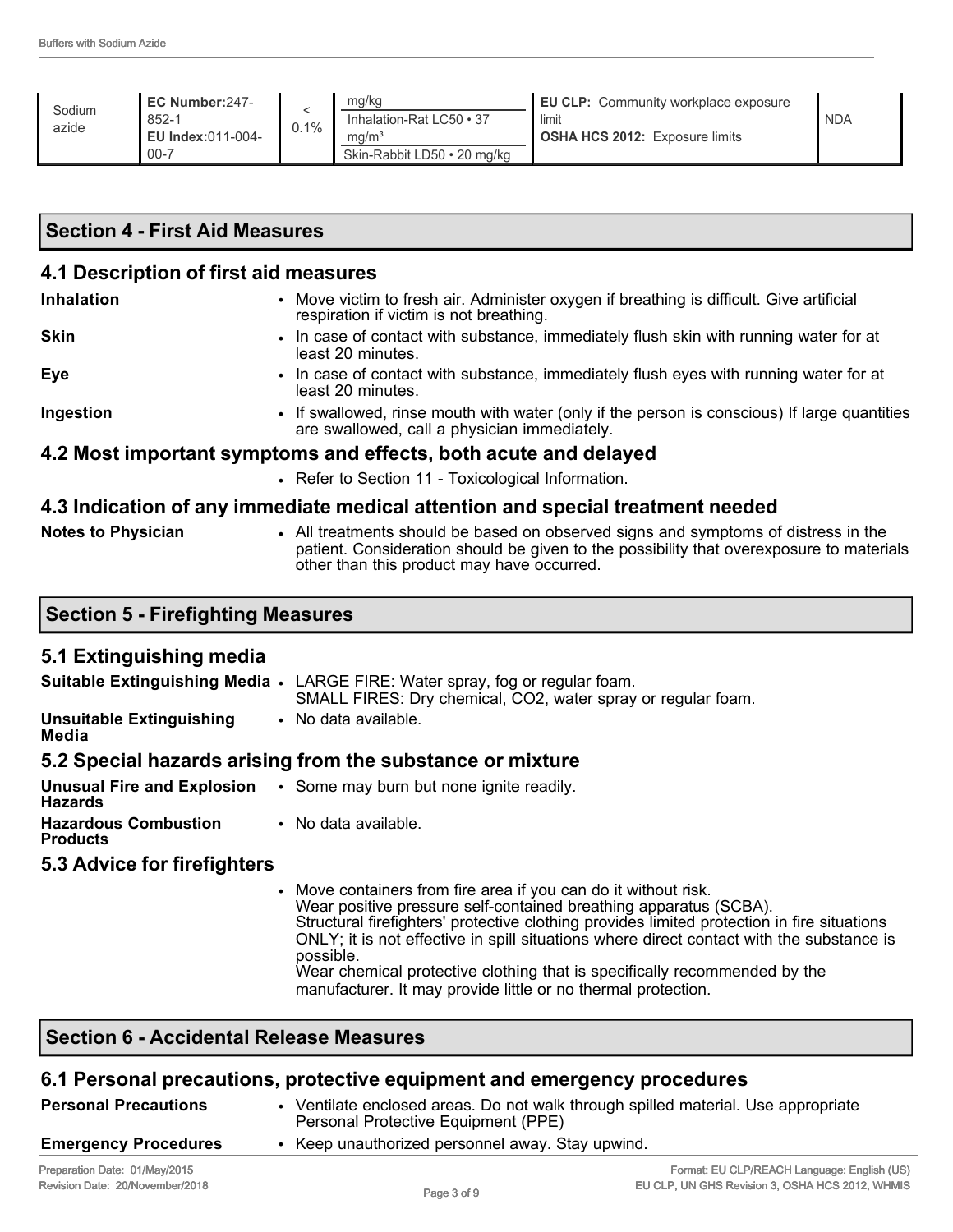## **6.2 Environmental precautions**

• Avoid run off to waterways and sewers.

### **6.3 Methods and material for containment and cleaning up**

**Containment/Clean-up Measures** • Stop leak if you can do it without risk. SMALL SPILLS: Take up with sand or other non-combustible absorbent material and place into containers for later disposal.

LARGE SPILLS: Dike far ahead of liquid spill for later disposal.

## **6.4 Reference to other sections**

• Refer to Section 8 - Exposure Controls/Personal Protection and Section 13 - Disposal Considerations.

## **Section 7 - Handling and Storage**

## **7.1 Precautions for safe handling**

- 
- **Handling •** Handle in accordance with good industrial hygiene and safety practice. Wear recommended Personal Protective Equipment when handling.

## **7.2 Conditions for safe storage, including any incompatibilities**

- 
- **Storage •** Keep container tightly closed and store at recommended temperature.

## **7.3 Specific end use(s)**

• Refer to Section 1.2 - Relevant identified uses.

## **Section 8 - Exposure Controls/Personal Protection**

## **8.1 Control parameters**

| <b>Exposure Limits/Guidelines</b>    |           |                                                                               |                                                              |  |  |
|--------------------------------------|-----------|-------------------------------------------------------------------------------|--------------------------------------------------------------|--|--|
|                                      | ∣Result I | ACGIH                                                                         | <b>NIOSH</b>                                                 |  |  |
| l Sodium azide<br>$(26628 - 22 - 8)$ | Ceilings  | 0.29 mg/m3 Ceiling (as NaN3); 0.11 ppm Ceiling (vapor,<br>las Hvdrazoic acid) | <b>0.1 ppm Ceiling (as HN3); 0.3 mg/m3 Ceiling (as NaN3)</b> |  |  |

## **8.2 Exposure controls**

| <b>Engineering</b><br><b>Measures/Controls</b>   | • Good general ventilation should be used. Ventilation rates should be matched to<br>conditions. If applicable, use process enclosures, local exhaust ventilation, or other<br>engineering controls to maintain airborne levels below recommended exposure limits.<br>If exposure limits have not been established, maintain airborne levels to an acceptable<br>level. |
|--------------------------------------------------|-------------------------------------------------------------------------------------------------------------------------------------------------------------------------------------------------------------------------------------------------------------------------------------------------------------------------------------------------------------------------|
| <b>Personal Protective Equipment</b>             |                                                                                                                                                                                                                                                                                                                                                                         |
| <b>Respiratory</b>                               | • In case of insufficient ventilation, wear suitable respiratory equipment.                                                                                                                                                                                                                                                                                             |
| Eye/Face                                         | • Wear protective eyewear (goggles, face shield, or safety glasses).                                                                                                                                                                                                                                                                                                    |
| <b>Skin/Body</b>                                 | • No protective clothing expected to be needed.                                                                                                                                                                                                                                                                                                                         |
| <b>Environmental Exposure</b><br><b>Controls</b> | • Follow best practice for site management and disposal of waste.                                                                                                                                                                                                                                                                                                       |

#### **Key to abbreviations**

ACGIH = American Conference of Governmental Industrial Hygiene NIOSH = National Institute of Occupational Safety and Health

## **Section 9 - Physical and Chemical Properties**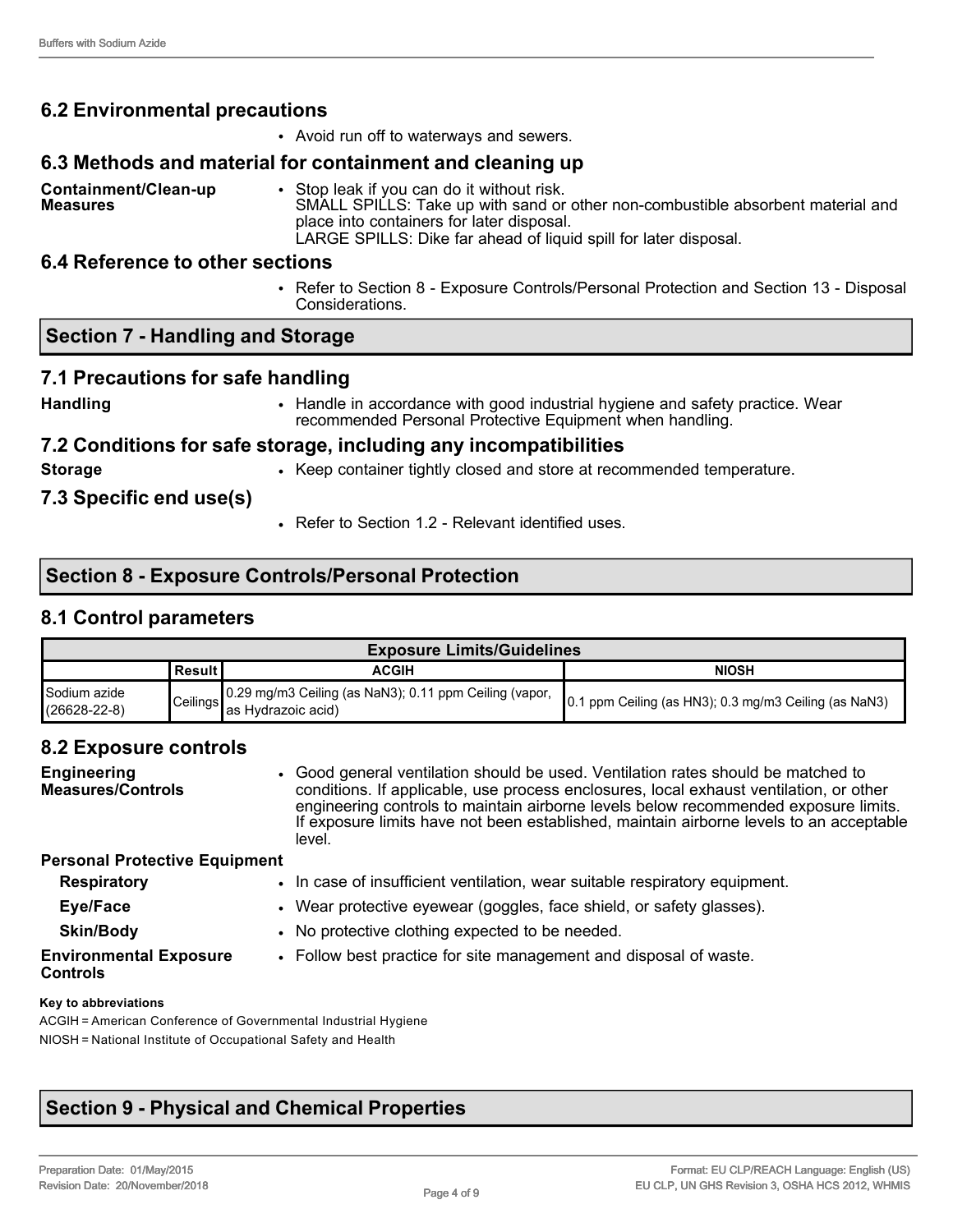# **9.1 Information on Basic Physical and Chemical Properties**

| <b>Material Description</b>                      |              |                              |                                |  |  |  |  |
|--------------------------------------------------|--------------|------------------------------|--------------------------------|--|--|--|--|
| <b>Physical Form</b>                             | Liquid       | Appearance/Description       | Colorless liquid with no odor. |  |  |  |  |
| Color                                            | Colorless    | Odor                         | Odorless                       |  |  |  |  |
| <b>Odor Threshold</b>                            | Data lacking |                              |                                |  |  |  |  |
| <b>General Properties</b>                        |              |                              |                                |  |  |  |  |
| <b>Boiling Point</b>                             | Data lacking | Melting Point/Freezing Point | Data lacking                   |  |  |  |  |
| Decomposition Temperature                        | Data lacking | pH                           | 7.4                            |  |  |  |  |
| Specific Gravity/Relative Density                | Data lacking | <b>Water Solubility</b>      | Data lacking                   |  |  |  |  |
| Viscosity                                        | Data lacking | <b>Explosive Properties</b>  | Data lacking                   |  |  |  |  |
| <b>Oxidizing Properties:</b>                     | Data lacking |                              |                                |  |  |  |  |
| <b>Volatility</b>                                |              |                              |                                |  |  |  |  |
| Vapor Pressure                                   | Data lacking | <b>Vapor Density</b>         | Data lacking                   |  |  |  |  |
| <b>Evaporation Rate</b>                          | Data lacking |                              |                                |  |  |  |  |
| <b>Flammability</b>                              |              |                              |                                |  |  |  |  |
| <b>Flash Point</b>                               | Data lacking | <b>UEL</b>                   | Data lacking                   |  |  |  |  |
| LEL                                              | Data lacking | Autoignition                 | Data lacking                   |  |  |  |  |
| Flammability (solid, gas)                        | Data lacking |                              |                                |  |  |  |  |
| <b>Environmental</b>                             |              |                              |                                |  |  |  |  |
| Octanol/Water Partition coefficient Data lacking |              |                              |                                |  |  |  |  |

## **9.2 Other Information**

• No additional physical and chemical parameters noted.

## **Section 10: Stability and Reactivity**

## **10.1 Reactivity**

• No dangerous reaction known under conditions of normal use.

## **10.2 Chemical stability**

• Stable

## **10.3 Possibility of hazardous reactions**

• Hazardous polymerization will not occur.

### **10.4 Conditions to avoid**

• No data available.

## **10.5 Incompatible materials**

• No data available.

## **10.6 Hazardous decomposition products**

• No data available.

# **Section 11 - Toxicological Information**

# **11.1 Information on toxicological effects**

| <b>GHS Properties</b> | <b>IClassification</b>       |
|-----------------------|------------------------------|
|                       | <b>EU/CLP</b> • Data lacking |
| Acute toxicity        | UN GHS 3 • Data lacking      |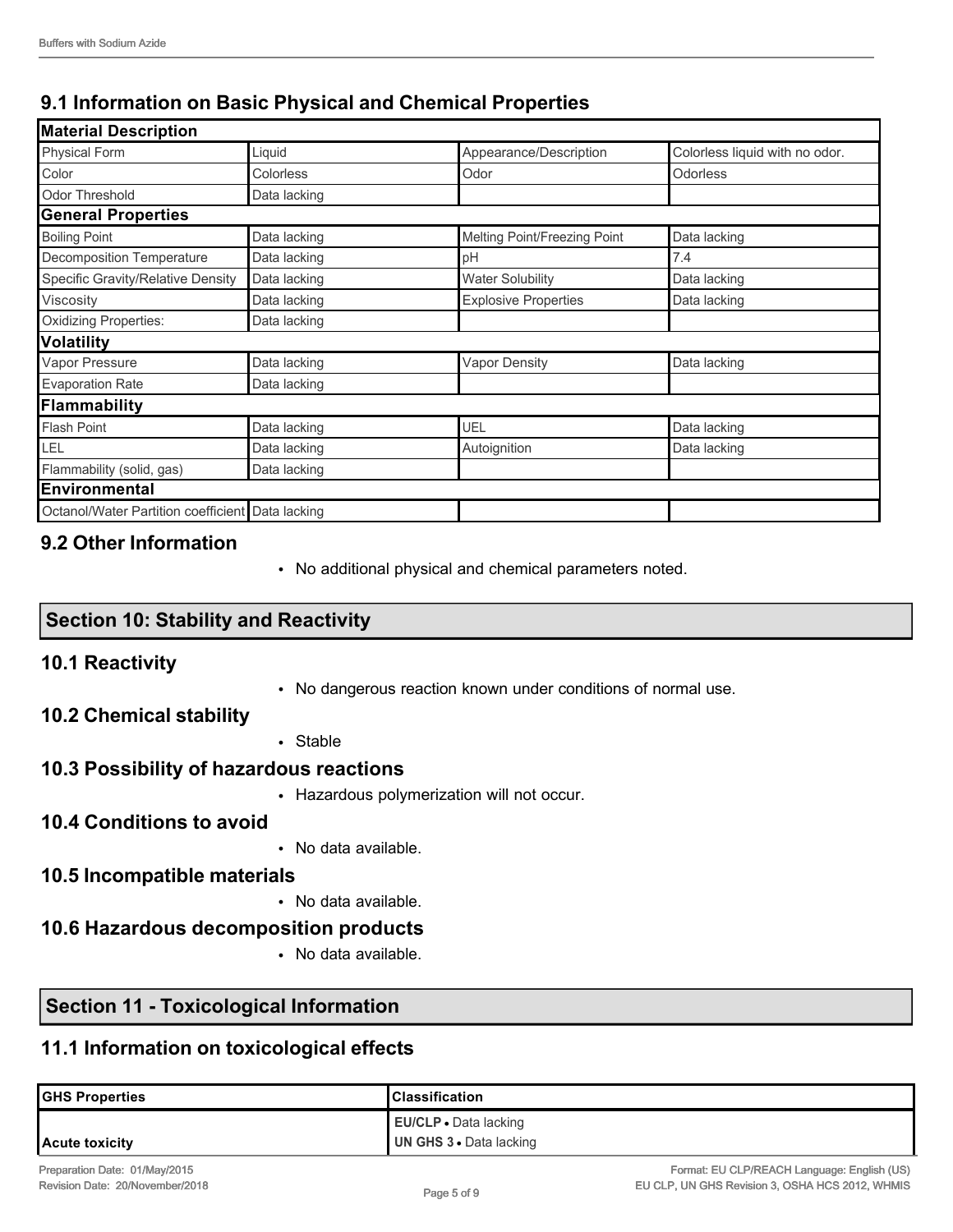|                                  | OSHA HCS 2012 . Data lacking                                                     |
|----------------------------------|----------------------------------------------------------------------------------|
| <b>Skin corrosion/Irritation</b> | EU/CLP · Data lacking<br>UN GHS 3 · Data lacking<br>OSHA HCS 2012 . Data lacking |
| Serious eye damage/Irritation    | EU/CLP . Data lacking<br>UN GHS 3 · Data lacking<br>OSHA HCS 2012 . Data lacking |
| <b>Skin sensitization</b>        | EU/CLP · Data lacking<br>UN GHS 3 · Data lacking<br>OSHA HCS 2012 . Data lacking |
| <b>Respiratory sensitization</b> | EU/CLP · Data lacking<br>UN GHS 3 . Data lacking<br>OSHA HCS 2012 . Data lacking |
| <b>Aspiration Hazard</b>         | EU/CLP · Data lacking<br>UN GHS 3 . Data lacking<br>OSHA HCS 2012 . Data lacking |
| Carcinogenicity                  | EU/CLP · Data lacking<br>UN GHS 3 · Data lacking<br>OSHA HCS 2012 . Data lacking |
| <b>Germ Cell Mutagenicity</b>    | EU/CLP · Data lacking<br>UN GHS 3 . Data lacking<br>OSHA HCS 2012 . Data lacking |
| <b>Toxicity for Reproduction</b> | EU/CLP · Data lacking<br>UN GHS 3 . Data lacking<br>OSHA HCS 2012 . Data lacking |
| <b>STOT-SE</b>                   | EU/CLP · Data lacking<br>UN GHS 3 . Data lacking<br>OSHA HCS 2012 . Data lacking |
| <b>STOT-RE</b>                   | EU/CLP · Data lacking<br>UN GHS 3 . Data lacking<br>OSHA HCS 2012 · Data lacking |

## **Potential Health Effects**

**Inhalation**

#### **Skin**

#### **Eye**

## **Ingestion**

- **Acute (Immediate)** Under normal conditions of use, no health effects are expected.
- **Chronic (Delayed)** No data available.
- **Acute (Immediate)** Under normal conditions of use, no health effects are expected.
- **Chronic (Delayed)** No data available.
- **Acute (Immediate)** Under normal conditions of use, no health effects are expected.
- **Chronic (Delayed)** No data available.
- **Acute (Immediate)** Under normal conditions of use, no health effects are expected.
- **Chronic (Delayed)** No data available.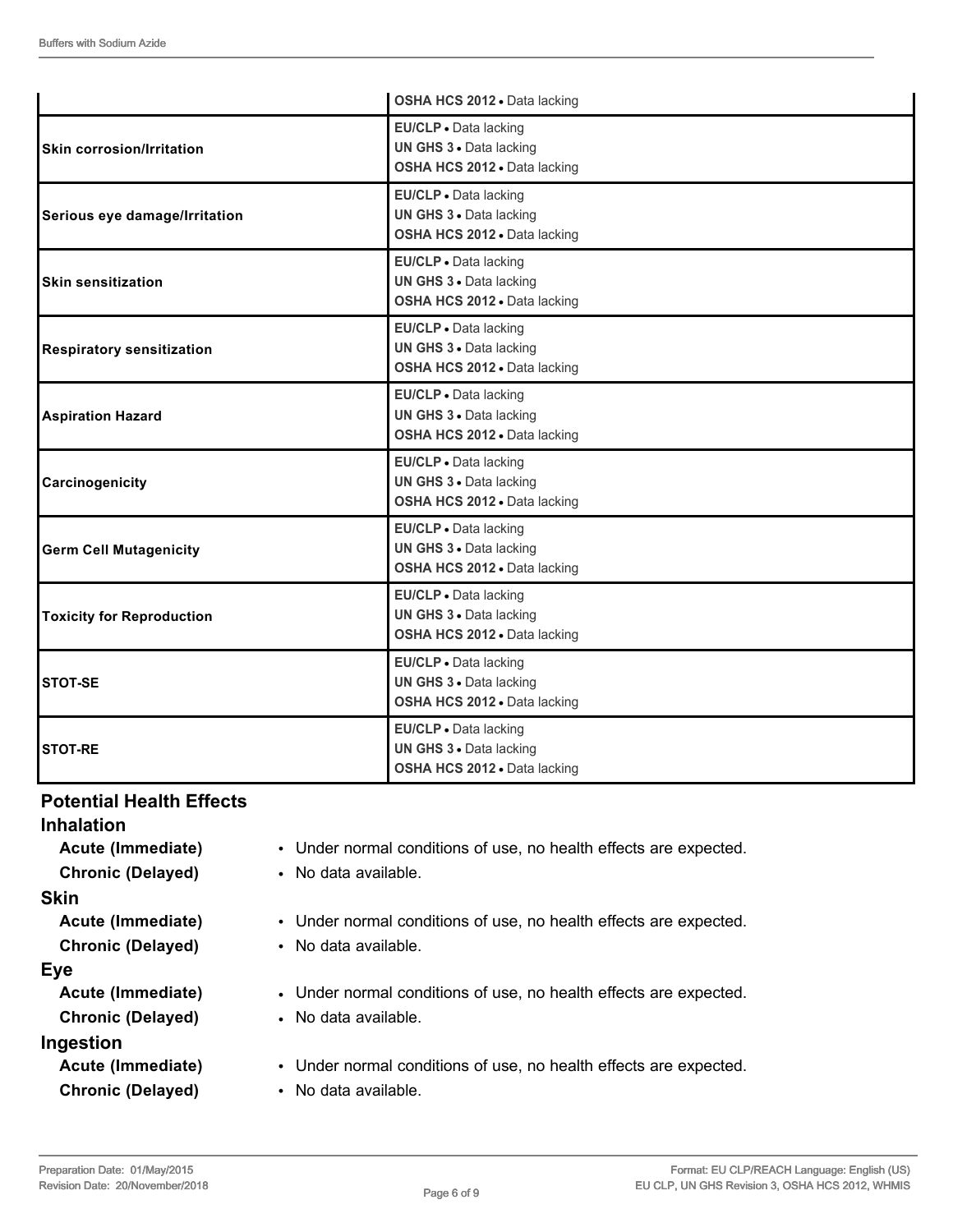## **Section 12 - Ecological Information**

#### **12.1 Toxicity**

- Material data lacking.
- **12.2 Persistence and degradability**
	- Material data lacking.

#### **12.3 Bioaccumulative potential**

• Material data lacking.

### **12.4 Mobility in Soil**

• Material data lacking.

### **12.5 Results of PBT and vPvB assessment**

• No PBT and vPvB assessment has been conducted.

#### **12.6 Other adverse effects**

• No studies have been found.

international regulations.

## **Section 13 - Disposal Considerations**

#### **13.1 Waste treatment methods**

| <b>Product waste</b> | Dispose of content and/or container in accordance with local, regional, national, and/or<br>international regulations. |
|----------------------|------------------------------------------------------------------------------------------------------------------------|
| Packaging waste      | Dispose of content and/or container in accordance with local, regional, national, and/or                               |

## **Section 14 - Transport Information**

|                  | <b>14.1 UN</b><br>number | 14.2 UN proper<br>shipping name | 14.3 Transport hazard<br>class(es) | 14.4 Packing<br>group | <b>14.5 Environmental</b><br>hazards |
|------------------|--------------------------|---------------------------------|------------------------------------|-----------------------|--------------------------------------|
| <b>DOT</b>       | <b>NDA</b>               | Not Regulated                   | <b>NDA</b>                         | <b>NDA</b>            | <b>NDA</b>                           |
| <b>TDG</b>       | <b>NDA</b>               | Not Regulated                   | <b>NDA</b>                         | <b>NDA</b>            | <b>NDA</b>                           |
| <b>IMO/IMDG</b>  | <b>NDA</b>               | Not Regulated                   | <b>NDA</b>                         | <b>NDA</b>            | <b>NDA</b>                           |
| <b>IATA/ICAO</b> | <b>NDA</b>               | Not Regulated                   | <b>NDA</b>                         | <b>NDA</b>            | <b>NDA</b>                           |

**14.6 Special precautions for**  • None specified. **user**

**14.7 Transport in bulk according to Annex II of Marpol and the IBC Code** • Data lacking.

**Section 15 - Regulatory Information**

## **15.1 Safety, health and environmental regulations/legislation specific for the substance or mixture**

**SARA Hazard Classifications** • None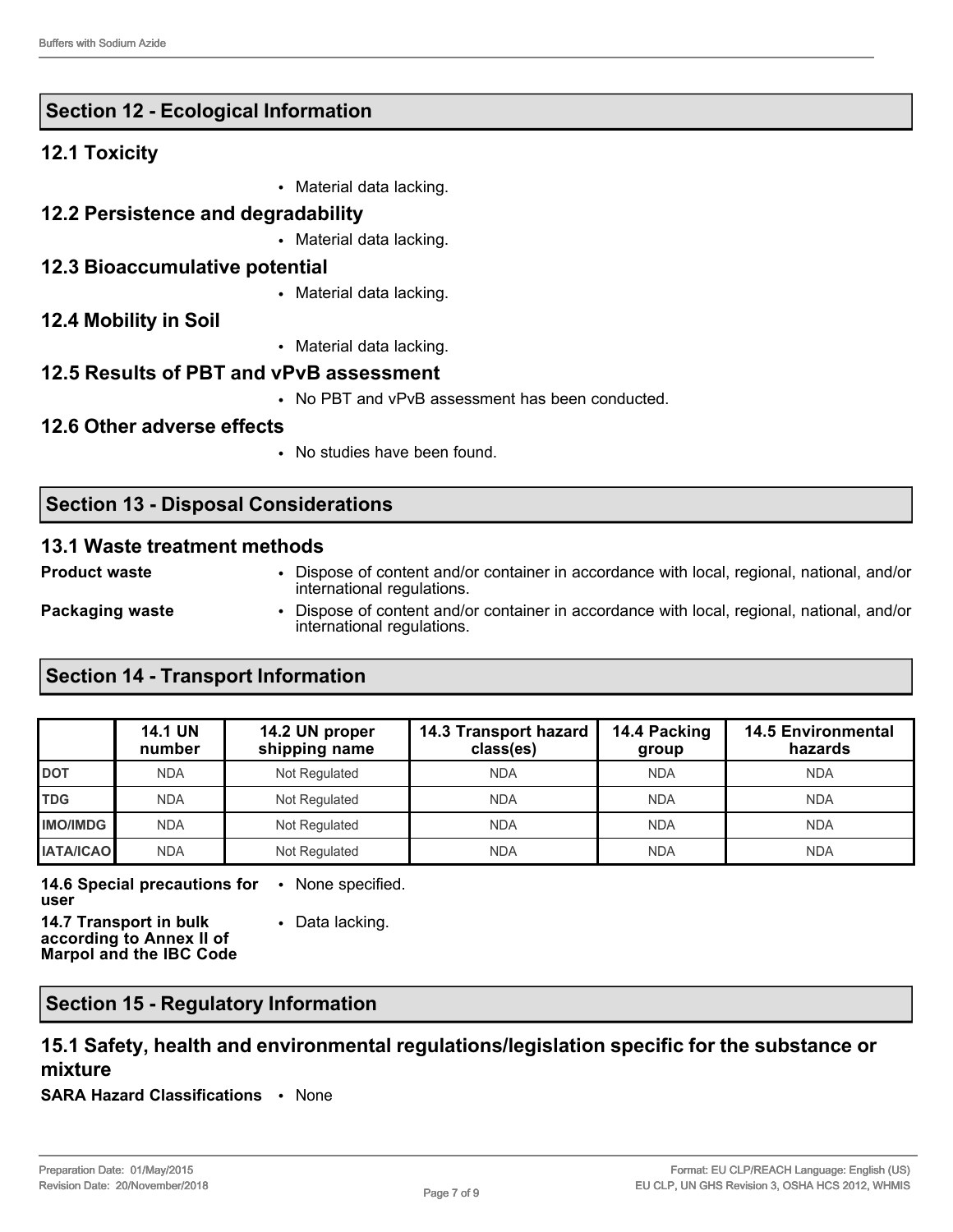| <b>State Right To Know</b>          |            |     |     |     |
|-------------------------------------|------------|-----|-----|-----|
| CAS<br>N.,<br>МA<br>oд<br>Component |            |     |     |     |
| Sodium azide                        | 26628-22-8 | Yes | Yes | Yes |

| Inventory    |            |            |                    |                  |                  |             |
|--------------|------------|------------|--------------------|------------------|------------------|-------------|
| Component    | <b>CAS</b> | Canada DSL | <b>Canada NDSL</b> | <b>EU EINECS</b> | <b>EU ELNICS</b> | <b>TSCA</b> |
| Sodium azide | 26628-22-8 | Yes        | No                 | Yes              | No               | Yes         |

## **Canada**

| ⊦Labor                                                                |            |                  |
|-----------------------------------------------------------------------|------------|------------------|
| Canada - WHMIS 1988 - Classifications of Substances<br>• Sodium azide | 26628-22-8 | D <sub>1</sub> A |
| Canada - WHMIS 1988 - Ingredient Disclosure List<br>• Sodium azide    | 26628-22-8 | 1 %              |
| ⊺Environment⊤                                                         |            |                  |
| Canada - CEPA - Priority Substances List                              |            |                  |
| $\cdot$ Sodium azide                                                  | 26628-22-8 | Not Listed       |

## **United States**

| ⊺Labor<br>U.S. - OSHA - Process Safety Management - Highly Hazardous Chemicals<br>• Sodium azide | 26628-22-8 | Not Listed |
|--------------------------------------------------------------------------------------------------|------------|------------|
| U.S. - OSHA - Specifically Regulated Chemicals<br>• Sodium azide                                 | 26628-22-8 | Not Listed |

#### **Environment**

| U.S. - CAA (Clean Air Act) - 1990 Hazardous Air Pollutants<br>• Sodium azide                | 26628-22-8 | Not Listed                                                                                                                                         |
|---------------------------------------------------------------------------------------------|------------|----------------------------------------------------------------------------------------------------------------------------------------------------|
| U.S. - CERCLA/SARA - Hazardous Substances and their Reportable Quantities<br>• Sodium azide | 26628-22-8 | 1000 lb final RQ; 454 kg final<br><b>RQ</b>                                                                                                        |
| U.S. - CERCLA/SARA - Radionuclides and Their Reportable Quantities<br>• Sodium azide        | 26628-22-8 | <b>Not Listed</b>                                                                                                                                  |
| U.S. - CERCLA/SARA - Section 302 Extremely Hazardous Substances EPCRA RQs<br>• Sodium azide | 26628-22-8 | 1000 lb EPCRA RQ                                                                                                                                   |
| U.S. - CERCLA/SARA - Section 302 Extremely Hazardous Substances TPQs<br>• Sodium azide      | 26628-22-8 | 500 lb TPQ (this material is a<br>reactive solid, the TPQ does<br>not default to 10000 pounds<br>for non-powder, non-molten,<br>non-solution form) |
| U.S. - CERCLA/SARA - Section 313 - Emission Reporting<br>• Sodium azide                     | 26628-22-8 | $1.0\%$ de minimis<br>concentration                                                                                                                |
| U.S. - CERCLA/SARA - Section 313 - PBT Chemical Listing                                     |            |                                                                                                                                                    |

• Sodium azide 26628-22-8 Not Listed